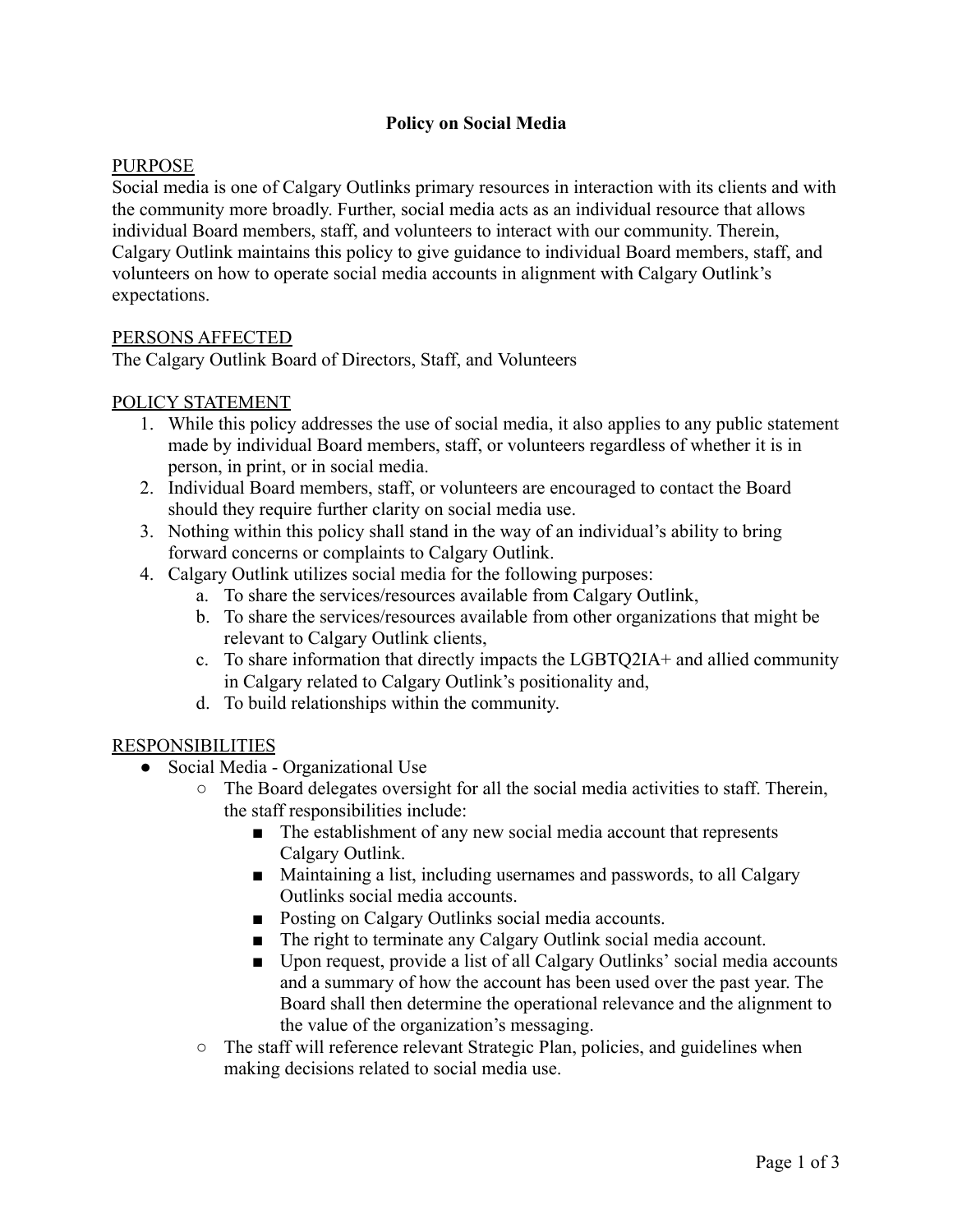- The Board, at its discretion, may direct something be posted to or removed from Calgary Outlink's social media.
- Staff and/or designated volunteers may post content or interact on social media platforms on behalf of Calgary Outlink. When doing so, staff will conduct themselves at all times in accordance with Calgary Outlink's Policy on Respectful Workplace, Policy on Safer Spaces Ground Rules, policy on the Respect and Dignity of Worth for All, and any other applicable policy.
- Social Media Person Use
	- Calgary Outlink acknowledges and respects the rights of individual Board members, staff, and volunteers who choose to post, comment, or otherwise participate in social media activities. While these individuals may express their views as private citizens, they will be accountable for their personal use of social media in the same way they are accountable for other off-duty conduct.
	- Individual Board members, staff, and volunteers are expected to refrain from the following during their personal use of social media:
		- Using of Calgary Outlink logos or trademarks without permission from the Board.
		- Posting images, videos, or content that may damage the reputation of Calgary Outlink, its operations, or its individual Board members, staff, or volunteers.
		- Posting or engaging in social conversation that include criticism which is detrimental to Calgary Outlink's legitimate business interests, in bad faith.
			- For further clarity, and as an example, bringing forward concerns in good faith related to racism/sexism/ableism and/or harassment does not on face-value violate this clause.
		- Disclosing any Calgary Outlink information or content that individual Board members, staff, or volunteers are not specifically authorized to disclose. This includes internal messages to/between individual Board members, staff, or volunteers.If you are not sure if something is confidential, contact your supervisor.
		- Sharing any content that violates the Freedom of Information and Protection of Privacy Act.
		- Posting racist, sexist, or otherwise harmful content.
	- The above list is not exhaustive. The Board reserves the right to review any individual Board members', staffs', or volunteers' personal social media use which negatively impacts Calgary Outlink legitimate business interests.

# **PROCEDURES**

- 1. When posting on social media related to sharing the services/resources available from Calgary Outlink, staff shall ensure that the information is factual prior to posting.
- 2. When posting on social media related to sharing the services/resources available from other organizations that might be relevant to Calgary Outlink clients, staff shall access the impacts of both sharing and not sharing the information, and shall only post when it is advantageous.